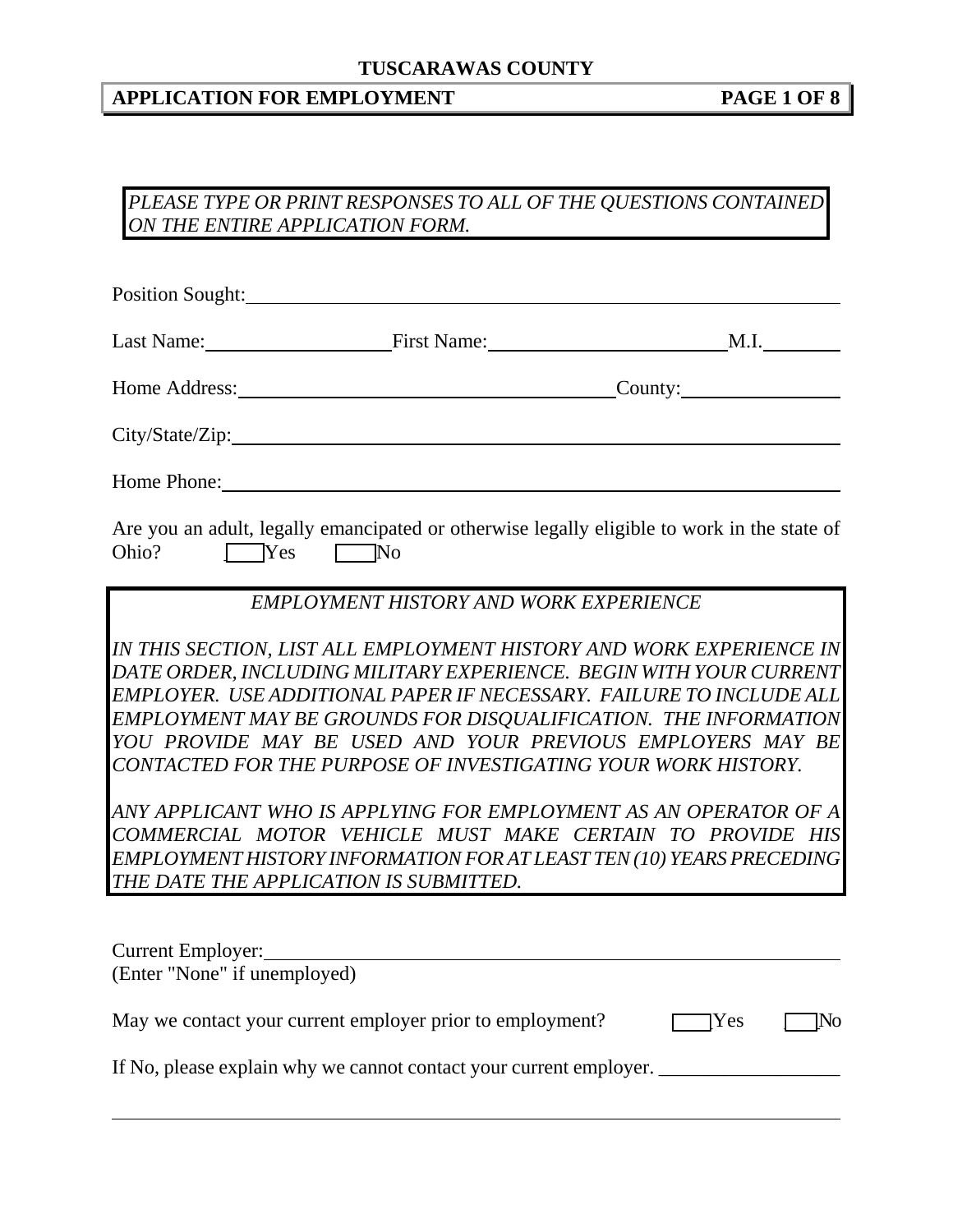# **APPLICATION FOR EMPLOYMENT PAGE 2 OF 8**

|                                           | Address/Phone Number: 1988 and 2008 and 2008 and 2008 and 2008 and 2008 and 2008 and 2008 and 2008 and 2008 and 2008 and 2008 and 2008 and 2008 and 2008 and 2008 and 2008 and 2008 and 2008 and 2008 and 2008 and 2008 and 20 |
|-------------------------------------------|--------------------------------------------------------------------------------------------------------------------------------------------------------------------------------------------------------------------------------|
| Dates Employed:<br><u>Dates Employed:</u> |                                                                                                                                                                                                                                |
|                                           | Job Title/Supervisor's Name: 1988                                                                                                                                                                                              |
| Beginning Salary: 1997                    |                                                                                                                                                                                                                                |
|                                           | $Per$ $\qquad$                                                                                                                                                                                                                 |
|                                           | ,我们也不会有什么。""我们的人,我们也不会有什么?""我们的人,我们也不会有什么?""我们的人,我们也不会有什么?""我们的人,我们也不会有什么?""我们的人                                                                                                                                               |
|                                           | Why do you want to leave?                                                                                                                                                                                                      |
|                                           | Previous Employer: Note and the Contract of the Contract of the Contract of the Contract of the Contract of the Contract of the Contract of the Contract of the Contract of the Contract of the Contract of the Contract of th |
|                                           | Address/Phone Number: 1988 and 2008 and 2008 and 2008 and 2008 and 2008 and 2008 and 2008 and 2008 and 2008 and 2008 and 2008 and 2008 and 2008 and 2008 and 2008 and 2008 and 2008 and 2008 and 2008 and 2008 and 2008 and 20 |
|                                           | $\text{To:}\n \begin{array}{c}\n \text{---}\n \end{array}$                                                                                                                                                                     |
| Job Title/Supervisor's Name:              |                                                                                                                                                                                                                                |
| Beginning Salary:                         |                                                                                                                                                                                                                                |
| Ending Salary:                            |                                                                                                                                                                                                                                |
|                                           | Describe your duties, responsibilities, equipment operated, promotions, etc.:                                                                                                                                                  |
|                                           |                                                                                                                                                                                                                                |
|                                           | ,我们也不会有什么。""我们的人,我们也不会有什么?""我们的人,我们也不会有什么?""我们的人,我们也不会有什么?""我们的人,我们也不会有什么?""我们的人                                                                                                                                               |
|                                           | ,我们也不会有一个人的人,我们也不会有一个人的人,我们也不会有一个人的人,我们也不会有一个人的人,我们也不会有一个人的人。""我们的人,我们也不会有一个人的人,我                                                                                                                                              |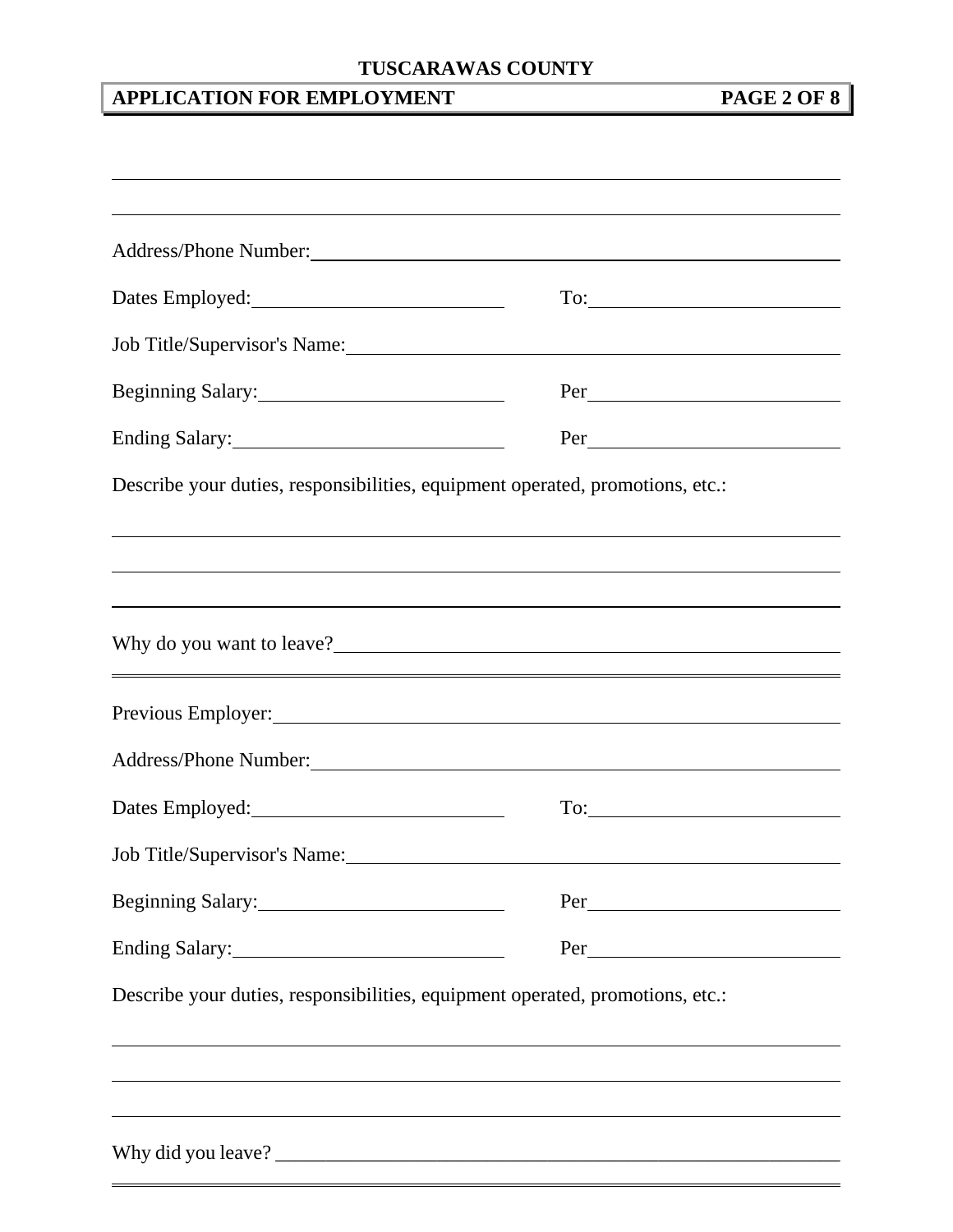# **APPLICATION FOR EMPLOYMENT PAGE 3 OF 8**

| Previous Employer: North Communication of the Communication of the Communication of the Communication of the Communication of the Communication of the Communication of the Communication of the Communication of the Communic |
|--------------------------------------------------------------------------------------------------------------------------------------------------------------------------------------------------------------------------------|
|                                                                                                                                                                                                                                |
|                                                                                                                                                                                                                                |
| Job Title/Supervisor's Name: 1988 and 2008 and 2008 and 2008 and 2008 and 2008 and 2008 and 2008 and 2008 and 2008 and 2008 and 2008 and 2008 and 2008 and 2008 and 2008 and 2008 and 2008 and 2008 and 2008 and 2008 and 2008 |
| Beginning Salary:                                                                                                                                                                                                              |
| Ending Salary:<br><u>Ending Salary:</u>                                                                                                                                                                                        |
| Describe your duties, responsibilities, equipment operated, promotions, etc.:                                                                                                                                                  |
|                                                                                                                                                                                                                                |
| ,我们也不会有什么。""我们的人,我们也不会有什么?""我们的人,我们也不会有什么?""我们的人,我们也不会有什么?""我们的人,我们也不会有什么?""我们的人                                                                                                                                               |
|                                                                                                                                                                                                                                |
| Previous Employer: New York Contract Contract Contract Contract Contract Contract Contract Contract Contract Contract Contract Contract Contract Contract Contract Contract Contract Contract Contract Contract Contract Contr |
| Address/Phone Number:                                                                                                                                                                                                          |
|                                                                                                                                                                                                                                |
|                                                                                                                                                                                                                                |
|                                                                                                                                                                                                                                |
|                                                                                                                                                                                                                                |
| Describe your duties, responsibilities, equipment operated, promotions, etc.:                                                                                                                                                  |
|                                                                                                                                                                                                                                |
| <u> 1989 - Johann Stoff, amerikansk politiker (* 1908)</u>                                                                                                                                                                     |
|                                                                                                                                                                                                                                |
|                                                                                                                                                                                                                                |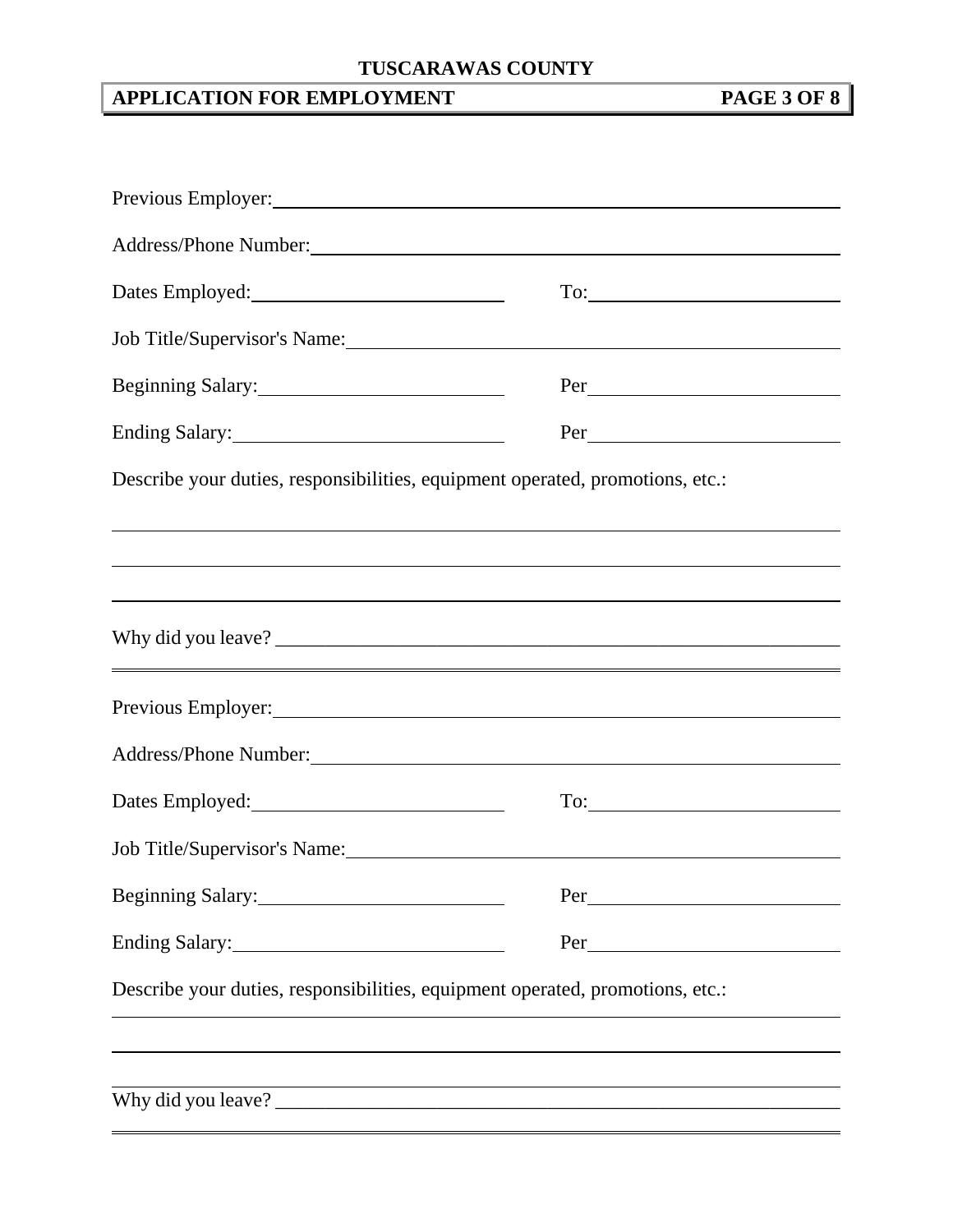### **APPLICATION FOR EMPLOYMENT PAGE 4 OF 8**

*IF YOU NEED TO LIST ANY ADDITIONAL PREVIOUS EMPLOYERS, PLEASE USE A BLANK SHEET OF PAPER TO DO SO.* 

### *EDUCATION AND TRAINING*

*THIS SECTION IS INTENDED TO GIVE THE EMPLOYER INFORMATION ABOUT THE EDUCATION AND TRAINING THAT THE APPLICANT HAS COMPLETED, AND TO DEMONSTRATE THE SKILLS, KNOWLEDGE, AND ABILITIES OF THE APPLICANT TO PERFORM THE JOB DUTIES OF THE POSITION.* 

High School Attended: 2000 Million Contact Contact Contact Contact Contact Contact Contact Contact Contact Contact Contact Contact Contact Contact Contact Contact Contact Contact Contact Contact Contact Contact Contact Con Address: Did you graduate? High school equivalent? Courses pertaining to job applied for:  $\overline{a}$ Activities, awards, achievements, etc., related to the position applied for:  $\overline{a}$ College or Trade School Attended: Address: Dates of attendance: To Did you graduate? Degree Degree Courses pertaining to job applied for:  $\overline{a}$ Activities, awards, achievements, etc., related to the position applied for:  $\overline{a}$ 

Graduate School(s) Attended: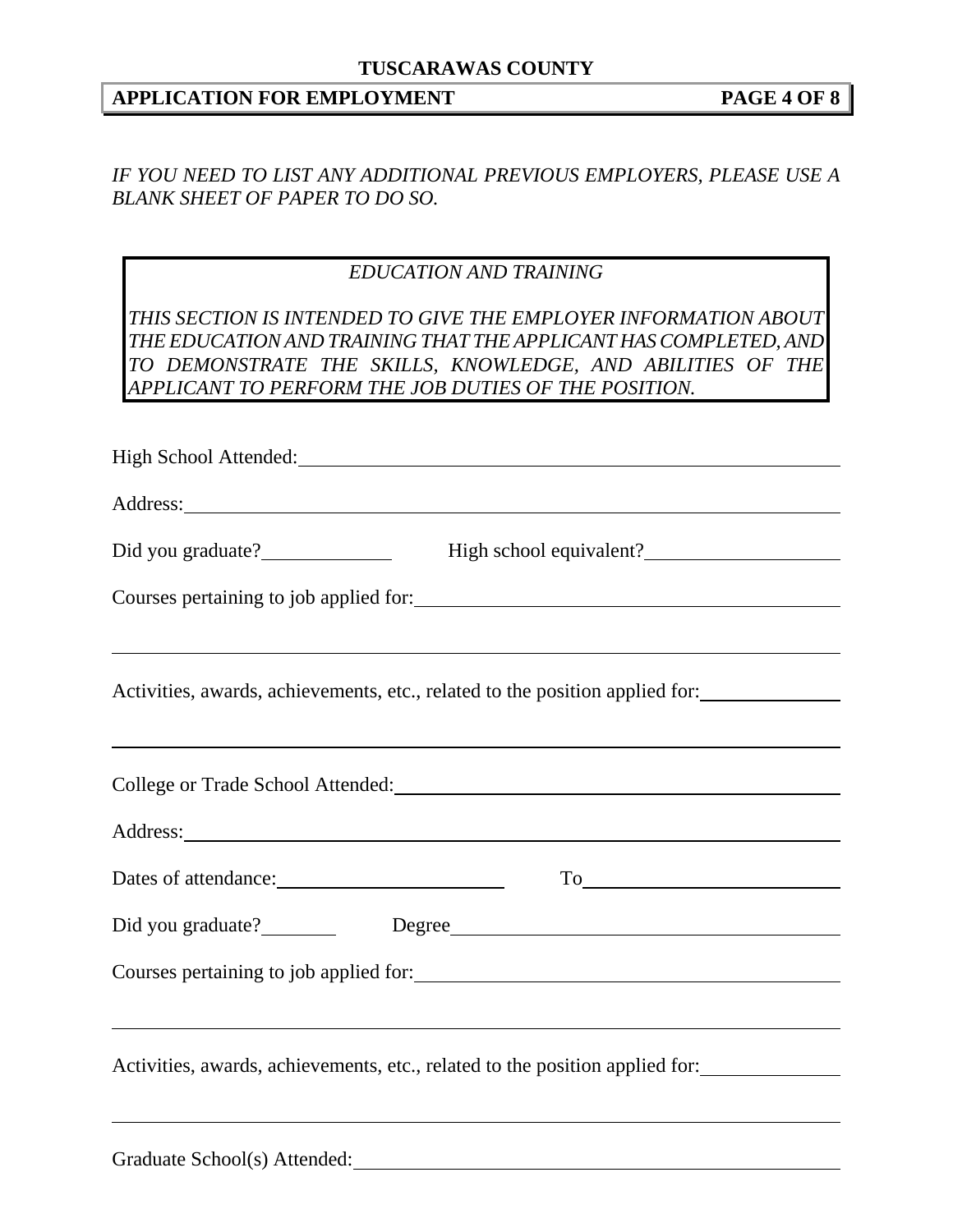## **APPLICATION FOR EMPLOYMENT PAGE 5 OF 8**

 $\overline{a}$ 

|                                                                        | Activities, awards, achievements, etc., related to the position applied for:                                                                                                                                                                                                                                                               |
|------------------------------------------------------------------------|--------------------------------------------------------------------------------------------------------------------------------------------------------------------------------------------------------------------------------------------------------------------------------------------------------------------------------------------|
| EVALUATION OF YOUR APPLICATION.                                        | <u> 1989 - Johann Stoff, deutscher Stoffen und der Stoffen und der Stoffen und der Stoffen und der Stoffen und de</u><br>PLEASE USE THE FOLLOWING SPACE TO PROVIDE ANY FURTHER INFORMATION<br>ON TRAINING, EDUCATION, SKILLS, ABILITIES, HOBBIES, VOLUNTEER WORK, ETC.,<br>THAT YOU POSSESS OR HAVE EXPERIENCED THAT MAY BE HELPFUL IN THE |
|                                                                        | ,我们也不会有什么。""我们的人,我们也不会有什么?""我们的人,我们也不会有什么?""我们的人,我们也不会有什么?""我们的人,我们也不会有什么?""我们的人<br>,我们也不会有什么。""我们的人,我们也不会有什么?""我们的人,我们也不会有什么?""我们的人,我们也不会有什么?""我们的人,我们也不会有什么?""我们的人                                                                                                                                                                       |
|                                                                        | PERSONAL INFORMATION                                                                                                                                                                                                                                                                                                                       |
| adversely affect, your employment should we select you for a position? | Do you have any commitments (i.e., second job, school, etc.) which might interfere with, or<br>[Yes<br>No                                                                                                                                                                                                                                  |
|                                                                        |                                                                                                                                                                                                                                                                                                                                            |
| Have you ever been convicted of a felony?                              | Yes<br>[No                                                                                                                                                                                                                                                                                                                                 |
| If Yes, please explain:                                                |                                                                                                                                                                                                                                                                                                                                            |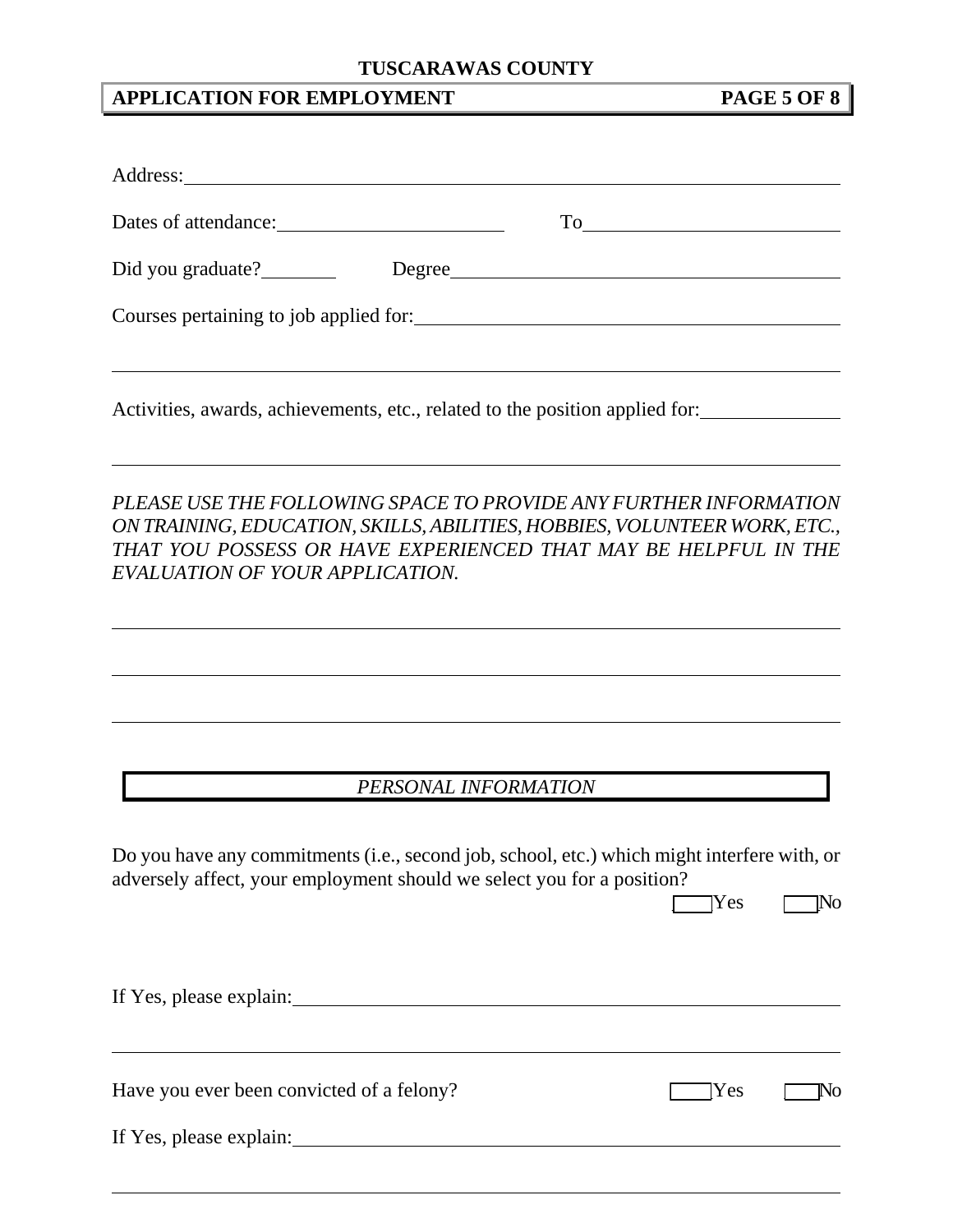# **APPLICATION FOR EMPLOYMENT PAGE 6 OF 8**

| (A CONVICTION RECORD WILL NOT NECESSARILY BE A BAR TO YOUR<br><b>EMPLOYMENT. FACTORS SUCH AS THE AGE AND TYPE OF OFFENSE, THE</b><br>SERIOUSNESS AND NATURE OF THE VIOLATION, AND YOUR<br>REHABILITATION WILL BE TAKEN INTO ACCOUNT.) |                                                                                                                                                                                                                                |              |                   |
|---------------------------------------------------------------------------------------------------------------------------------------------------------------------------------------------------------------------------------------|--------------------------------------------------------------------------------------------------------------------------------------------------------------------------------------------------------------------------------|--------------|-------------------|
| Are you legally permitted to work in the United States?                                                                                                                                                                               | Yes                                                                                                                                                                                                                            | $\neg$ No    |                   |
| How long have you been a resident of the state of Ohio? _________________________                                                                                                                                                     |                                                                                                                                                                                                                                |              |                   |
| Can you provide proof of having been an Ohio resident for the period specified above?                                                                                                                                                 |                                                                                                                                                                                                                                |              |                   |
|                                                                                                                                                                                                                                       |                                                                                                                                                                                                                                | <b>T</b> Yes | $\blacksquare$ No |
| PLEASE LIST THREE (3) REFERENCES WHO ARE NOT RELATED TO YOU THAT<br>YOU HAVE KNOWN AT LEAST ONE (1) YEAR.                                                                                                                             |                                                                                                                                                                                                                                |              |                   |
| Name:                                                                                                                                                                                                                                 | Phone:                                                                                                                                                                                                                         |              |                   |
|                                                                                                                                                                                                                                       |                                                                                                                                                                                                                                |              |                   |
| Name:                                                                                                                                                                                                                                 | Phone: 2008 Phone: 2008 Phone: 2008 Phone: 2008 Phone: 2008 Phone: 2008 Phone: 2008 Phone: 2008 Phone: 2008 Phone: 2008 Phone: 2008 Phone: 2008 Phone: 2008 Phone: 2008 Phone: 2008 Phone: 2008 Phone: 2008 Phone: 2008 Phone: |              |                   |
|                                                                                                                                                                                                                                       |                                                                                                                                                                                                                                |              |                   |
| Name:                                                                                                                                                                                                                                 | Phone:                                                                                                                                                                                                                         |              |                   |
| Address:                                                                                                                                                                                                                              |                                                                                                                                                                                                                                |              |                   |
| PLEASE ANSWER THE FOLLOWING QUESTIONS IF THEY ARE APPLICABLE TO<br>THE POSITION FOR WHICH YOU ARE APPLYING.                                                                                                                           |                                                                                                                                                                                                                                |              |                   |
| Do you possess a valid state of Ohio driver's license?                                                                                                                                                                                |                                                                                                                                                                                                                                | [Yes         | No                |
| If No, can you obtain one prior to employment?                                                                                                                                                                                        |                                                                                                                                                                                                                                | [Yes         | [No               |
| Do you possess a valid state of Ohio commercial driver's license?                                                                                                                                                                     |                                                                                                                                                                                                                                | <b>Yes</b>   | ĮNо               |
| If Yes, what class of license?                                                                                                                                                                                                        |                                                                                                                                                                                                                                |              |                   |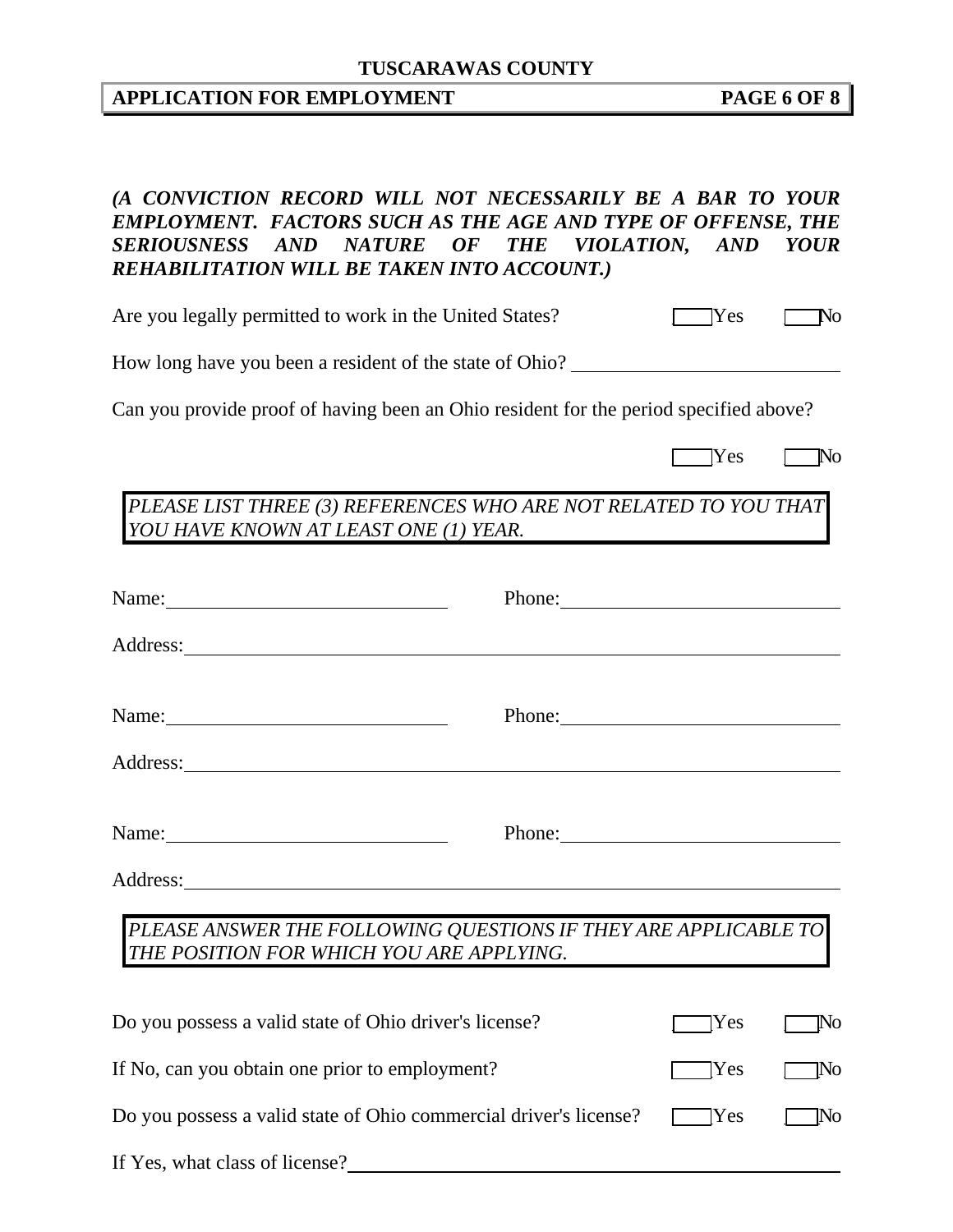#### **APPLICATION FOR EMPLOYMENT PAGE 7 OF 8**

What CDL endorsements?

If No, can you obtain the proper class of commercial driver's license and endorsements for the position you are applying for prior to employment?

| $\sim$<br>$\sim$ |  |
|------------------|--|
|------------------|--|

*PLEASE READ EACH OF THE FOLLOWING PARAGRAPHS CAREFULLY. INDICATE YOUR UNDERSTANDING OF, AND CONSENT TO, THE CONTENTS AND CONDITIONS OF EACH BY PLACING YOUR INITIALS AT THE END OF EACH PARAGRAPH. IF YOU HAVE ANY QUESTIONS REGARDING ONE (1) OR MORE PARAGRAPHS, CONTACT THE EMPLOYER BEFORE INITIALING.* 

1. I understand and accept that any applicant who is under final consideration for a position that involves providing direct care to clients must undergo a criminal records check.

Initials:

2. I understand and accept that, if I am selected for employment, my employment may be conditioned upon my passing any medical/psychological examination that the Employer deems necessary to determine whether I can perform the essential functions of the position, with reasonable accommodation when necessary. I understand and accept that this may include drug, alcohol, or substance abuse testing.

Initials:

3. I understand and accept that given the duties and responsibilities of the Employer, I may be required to work weekends, evening hours, or at other times as determined by the Employer, including overtime hours.

Initials:

4. I hereby authorize the employers, schools, and personal references named in this application to provide information regarding me to the employer. I further authorize the release of personnel, academic, and other records to the employer.

Initials:

5. I understand and accept that if any information required in this application is found to be falsified or intentionally excluded, my application may be disqualified from further consideration. I further understand and accept that, if I am employed by the